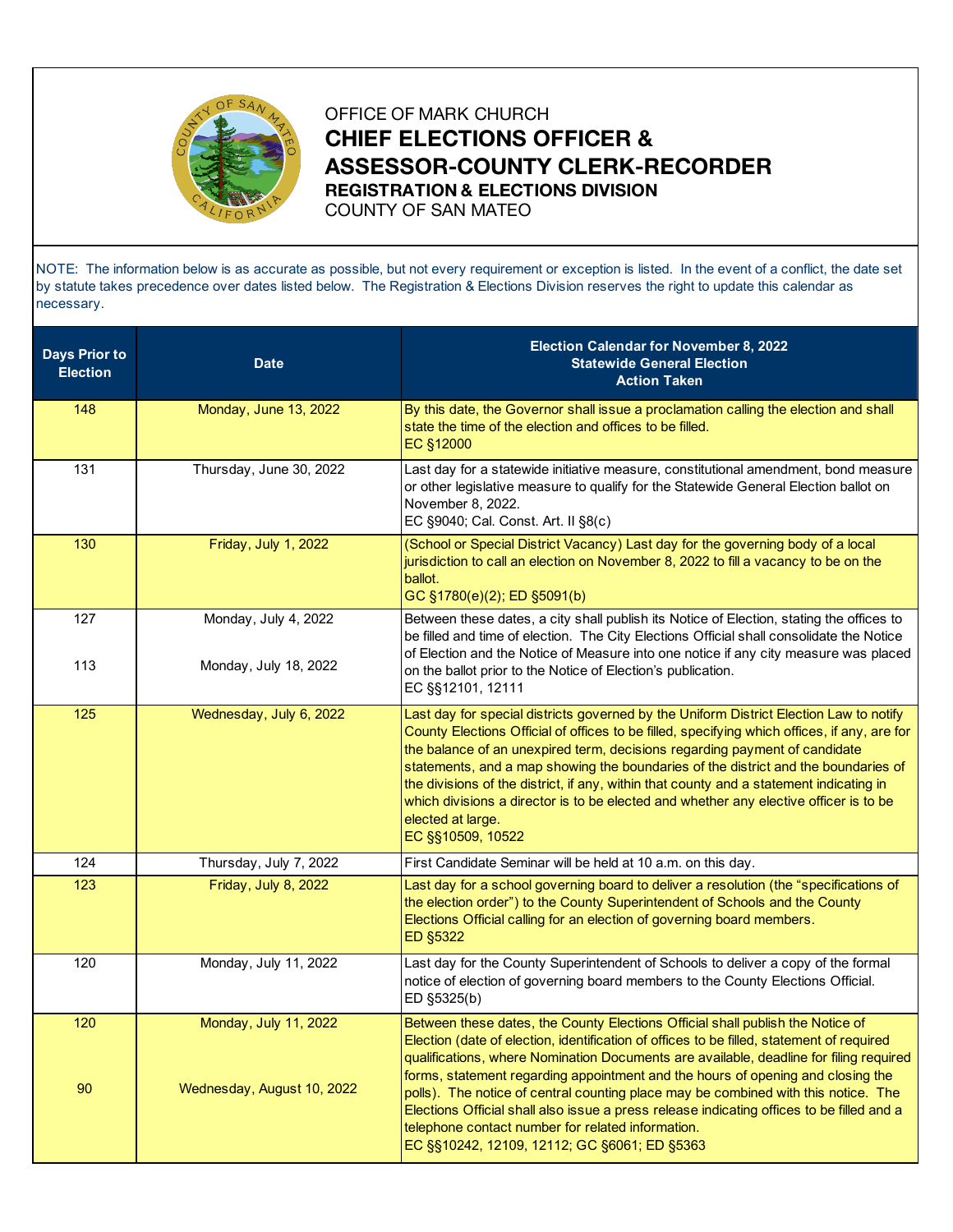| 114               | Sunday, July 17, 2022                              | (City Vacancy) For a vacancy in a city elective office, this is the last day for the city<br>council to call for a special election for November 8, 2022 to fill the vacancy. The<br>city shall immediately publish the Notice of Election. (NOTE: Because the deadline<br>E-114 falls on a Sunday, the safest option is for the city to take this action by E-116,<br>Friday, July 15, 2022)<br>EC §§12101(b); GC §36512                                                                                                                                                                                                                                                                                                                                                                                                                                           |
|-------------------|----------------------------------------------------|---------------------------------------------------------------------------------------------------------------------------------------------------------------------------------------------------------------------------------------------------------------------------------------------------------------------------------------------------------------------------------------------------------------------------------------------------------------------------------------------------------------------------------------------------------------------------------------------------------------------------------------------------------------------------------------------------------------------------------------------------------------------------------------------------------------------------------------------------------------------|
| 113<br>88         | Monday, July 18, 2022<br>Friday, August 12, 2022   | Between these dates is the Candidate Filing Period. Nomination Documents<br>(Declaration of Candidacy and Nomination Papers) are available during this time.<br>Paperwork must be filed by the close of business on August 12, 2022. City<br>candidates shall file paperwork with their City Clerk's office and should check the<br>business hours of their City Clerk's office; all other candidates shall file with the<br>County Elections Official by 5 p.m. on August 12, 2022. Local, United States House<br>of Representatives, State Senate and Assembly candidates may publish a Candidate<br>Statement in the County Sample Ballot & Official Voter Information Pamphlet. State<br>Senate and Assembly candidates may do so only if they have agreed to accept the<br>voluntary expenditure limits on their Candidate Intention Statement (Form 501). The |
|                   |                                                    | candidate statement may be withdrawn but not changed during this period and until 5<br>p.m. of the next working day (Monday, August 15, 2022) after the close of the<br>nomination period.<br>EC §§10220, 10224, 10407(a), 10510, 10603, 13107, 13307, 13307.5; GC<br>\$85601(c)                                                                                                                                                                                                                                                                                                                                                                                                                                                                                                                                                                                    |
| 103               | Thursday, July 28, 2022                            | Second Candidate Seminar will be held at 10 a.m. on this day.                                                                                                                                                                                                                                                                                                                                                                                                                                                                                                                                                                                                                                                                                                                                                                                                       |
| <b>Fixed Date</b> | Monday, August 1, 2022                             | Except as provided in GC §84200 paragraphs (1), (2) and (3), elected officials,<br>candidates, committees, and slate mailer organizations shall file semiannual<br>statements no later than this date for the period ending June 30, 2022. (Statutory<br>deadline of July 31 falls on a Sunday, therefore the filing deadline is extended to the<br>next business day.)<br>GC §§82013, 84200, 84218                                                                                                                                                                                                                                                                                                                                                                                                                                                                 |
| 98                | Tuesday, August 2, 2022                            | During this period, a contribution, including a loan, that totals in the aggregate \$1,000<br>or more per source made to or received by a candidate or committee must be<br>reported within 24 hours.<br>GC §§82036, 84203                                                                                                                                                                                                                                                                                                                                                                                                                                                                                                                                                                                                                                          |
| 90                | Wednesday, August 10, 2022                         | During this period, a contribution, including a loan, that totals in the aggregate \$1,000<br>or more per source made to or received by a candidate or committee must be                                                                                                                                                                                                                                                                                                                                                                                                                                                                                                                                                                                                                                                                                            |
| $\mathbf 0$       | Tuesday, November 8, 2022                          | reported within 24 hours.<br>GC §§82036, 84203                                                                                                                                                                                                                                                                                                                                                                                                                                                                                                                                                                                                                                                                                                                                                                                                                      |
| 88                | Friday, August 12, 2022                            | Last day for a school governing board to deliver a resolution (the "specifications of<br>the election order") to the County Elections Official calling for an election on a<br>measure.<br>ED §5322                                                                                                                                                                                                                                                                                                                                                                                                                                                                                                                                                                                                                                                                 |
| 88                | Friday, August 12, 2022                            | Last day for a local entity to deliver a resolution requesting election services and<br>consolidation from the County Board of Supervisors for the November 8, 2022<br>Election. A copy of the resolution of the governing board requesting the<br>consolidation shall be submitted to the County Elections Official. A copy of the exact<br>form of the question, proposition, or office to appear on the ballot must also be<br>submitted.<br>EC §§1405, 10002, 10403(a)-(b)                                                                                                                                                                                                                                                                                                                                                                                      |
| 88                | Friday, August 12, 2022                            | Last day for candidates to submit Nomination Documents (Declaration of Candidacy<br>and Nomination Papers) and Candidate Statement (optional). City candidates shall<br>file paperwork with their City Clerk's office and should check the business hours of<br>their City Clerk's office; all other candidates shall file with the County Elections<br>Official by 5 p.m. on this date.<br>EC §§10220, 10224, 10407(a), 10510, 10603, 13107, 13307, 13307.5; GC<br>\$85601(c)                                                                                                                                                                                                                                                                                                                                                                                      |
| 88<br>78          | Friday, August 12, 2022<br>Monday, August 22, 2022 | The 10-calendar-day public examination period begins August 12, 2022 at 5 p.m. and<br>ends August 22, 2022 at 5 p.m. for all documents filed as of the filing deadline of<br>August 12, 2022. Between these dates, the Elections Official or any voter of the<br>jurisdiction in which the election is being held, may seek a writ of mandate or<br>injunction requiring any or all of the materials to be amended or deleted if found to be<br>false, misleading or inconsistent with the Elections Code.<br>EC §§9190, 9295, 9380, 9509, 13313                                                                                                                                                                                                                                                                                                                    |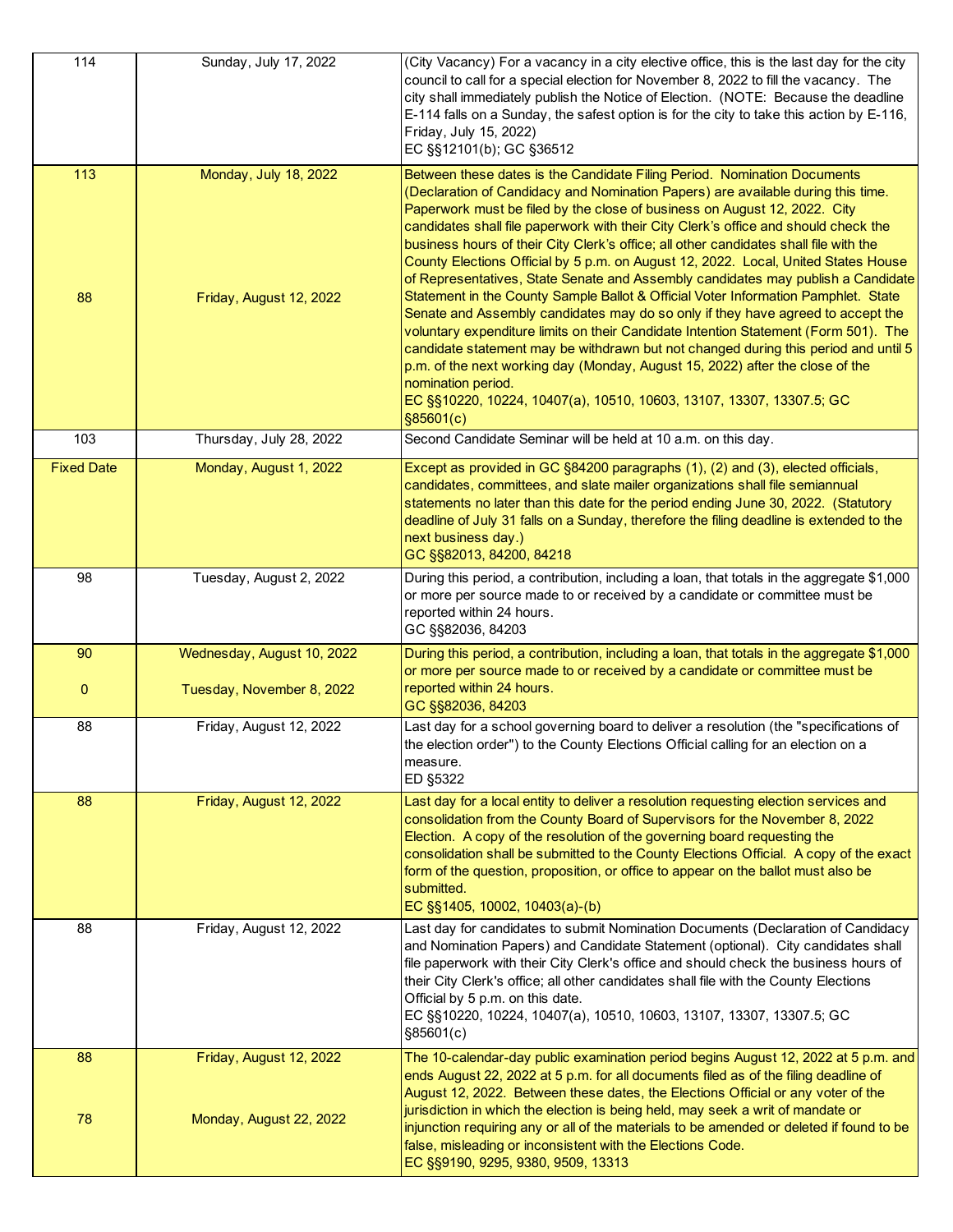| 87       | Saturday, August 13, 2022                               | Between these dates is the Extended Candidate Filing Period. If an eligible<br>incumbent does not file Nomination Documents (Declaration of Candidacy and<br>Nomination Papers) by August 12, 2022 at 5 p.m., the filing period is extended for<br>that office for five calendar days until August 17, 2022 at 5 p.m., for any person other                                                                                                                                                                                                                                                                                                                                                     |
|----------|---------------------------------------------------------|-------------------------------------------------------------------------------------------------------------------------------------------------------------------------------------------------------------------------------------------------------------------------------------------------------------------------------------------------------------------------------------------------------------------------------------------------------------------------------------------------------------------------------------------------------------------------------------------------------------------------------------------------------------------------------------------------|
| 83       | Wednesday, August 17, 2022                              | than the incumbent. City candidates shall file paperwork with their City Clerk's office<br>and should check the business hours of their City Clerk's office; all other candidates<br>shall file with the County Elections Official by 5 p.m. on August 17, 2022. This<br>section is not applicable where there is no incumbent eligible to be elected.<br>EC §§10225, 10407(b), 10516, 10604                                                                                                                                                                                                                                                                                                    |
| 85       | Monday, August 15, 2022                                 | Except as provided in EC §13309, this date is the last day (until 5 p.m.) for a<br>candidate to withdraw the candidate's statement. Candidates may withdraw, but not<br>change their statements.<br>EC $§13307(a)(3)$                                                                                                                                                                                                                                                                                                                                                                                                                                                                           |
| 83       | Wednesday, August 17, 2022                              | Extended Candidate Filing Period closes at 5 p.m. on this date. Extended filing<br>periods occur when an eligible incumbent does not file for re-election; the extension<br>only applies to non-incumbent candidates for such an office. City candidates shall<br>file paperwork with their City Clerk's office and should check the business hours of<br>their City Clerk's office; all other candidates shall file with the County Elections<br>Official by 5 p.m. on this date.<br>EC §§10225, 10407(b), 10516, 10604                                                                                                                                                                        |
| 83       | Wednesday, August 17, 2022                              | Last day for an order of election calling for a ballot measure to be amended or<br>withdrawn. A resolution of the legislative body that issued the order of election must<br>be filed with the Elections Official by this date in order to amend or withdraw a ballot<br>measure.<br><b>EC §9605</b>                                                                                                                                                                                                                                                                                                                                                                                            |
| 83       | Wednesday, August 17, 2022                              | For the office of superior court judge where only the incumbent filed paperwork<br>during the Primary Election, this date is the last day to file a petition indicating that a<br>write-in campaign will be conducted for the office at the general election, signed by at<br>least 0.1 percent of the registered voters qualified to vote with respect to the office,<br>provided that the petition shall contain at least 100 signatures but need not contain<br>more than 600 signatures. If such a petition is filed by this date, the name of the<br>incumbent shall be placed on the general election ballot if it has not appeared on the<br>direct primary election ballot.<br>EC §8203 |
| 83       | Wednesday, August 17, 2022                              | Last day for any qualified political party to submit to the County Elections Official a list<br>of all candidates for voter-nominated offices who will appear on any ballot in the<br>County, and who have been endorsed by the party. The County Elections Official<br>shall print any such list that is timely received in the County Sample Ballot & Official<br>Voter Information Pamphlet.<br>EC §13302(b)                                                                                                                                                                                                                                                                                 |
| 83<br>73 | Wednesday, August 17, 2022<br>Saturday, August 27, 2022 | The 10-calendar-day public examination period begins August 17, 2022 at 5 p.m. and<br>ends August 27, 2022 at 5 p.m. for all documents filed by the extended filing deadline<br>August 17, 2022. Between these dates, the Elections Official or any voter of the<br>jurisdiction in which the election is being held, may seek a writ of mandate or<br>injunction requiring any or all of the materials to be amended or deleted if found to be<br>false, misleading or inconsistent with the Elections Code.<br>EC §§9190, 9295, 9380, 9509, 13313                                                                                                                                             |
| 82       | Thursday, August 18, 2022                               | Randomized Alphabet Drawings are conducted by both the Secretary of State and<br>County Elections Official on this date at 11 a.m. to determine the order in which<br>candidate names will appear on the ballot and the letters that will be assigned to each<br>ballot measure.<br>EC §§13111-13, 13116                                                                                                                                                                                                                                                                                                                                                                                        |
| 82       | Thursday, August 18, 2022                               | Last day for candidates for offices with extended filing deadline of August 17, 2022 to<br>withdraw their candidate statement. The statement may be withdrawn, but not<br>changed, until 5 p.m.<br>EC §§13307(a)(3)                                                                                                                                                                                                                                                                                                                                                                                                                                                                             |
| 81       | Friday, August 19, 2022                                 | The County Elections Official will publish a notice regarding County, School District<br>and Special District measures, the dates for submitting Primary Arguments and<br>Rebuttals, the 10-day public examination periods, the hours of opening and closing<br>the polls, and the central ballot counting location.<br>EC §§9163, 9502, 10242, 12109; GC §6061                                                                                                                                                                                                                                                                                                                                 |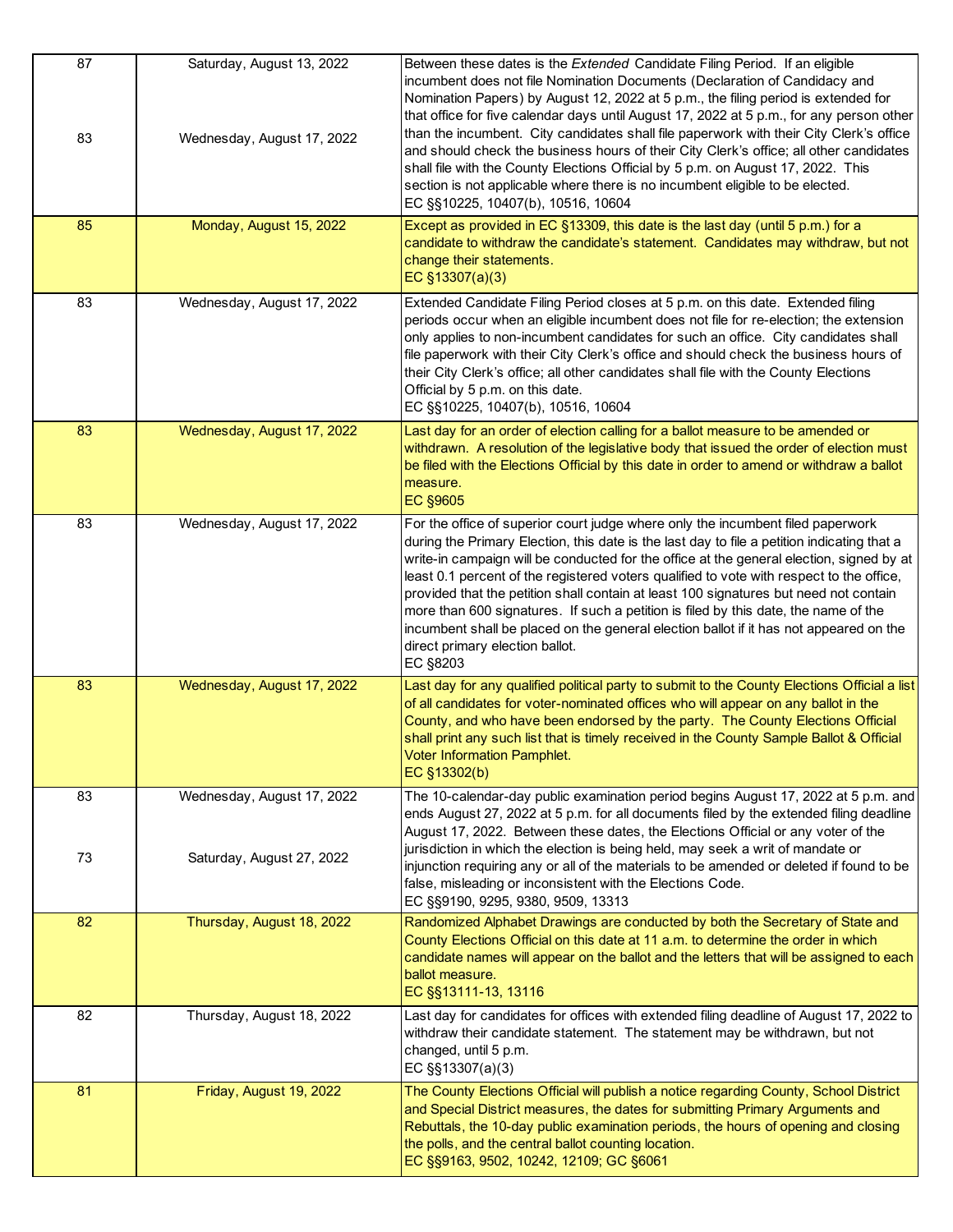| 81 | Friday, August 19, 2022     | For consolidated elections, the names of the candidates to appear upon the ballot<br>where district, city or other political subdivision offices are to be filled shall be filed<br>with the Elections Official by this date.<br>EC §10403(c)                                                                                                                                                                                                                    |
|----|-----------------------------|------------------------------------------------------------------------------------------------------------------------------------------------------------------------------------------------------------------------------------------------------------------------------------------------------------------------------------------------------------------------------------------------------------------------------------------------------------------|
| 81 | Friday, August 19, 2022     | Primary Arguments in favor of and against local measures are due by 5 p.m. on this<br>date. Such arguments, if already submitted, may be changed until and including this<br>day. Arguments in favor of and against city measures must be filed with the City<br>Clerk's office. Contact the City Clerk's office for deadline as cities may set different<br>filing due date for Primary Arguments.<br>EC §§9162-63, 9282-83, 9286, 9315-16, 9501-03             |
| 81 | Friday, August 19, 2022     | The 10-calendar-day examination review period begins August 19, 2022 at 5 p.m.<br>and ends August 29, 2022 at 5 p.m. for Primary Arguments filed in favor of and<br>against local measures. Between these dates, the Elections Official or any voter of<br>the jurisdiction in which the election is being held, may seek a writ of mandate or                                                                                                                   |
| 71 | Monday, August 29, 2022     | injunction requiring any or all of the materials to be amended or deleted if found to be<br>false, misleading or inconsistent with the Elections Code. Arguments in favor of and<br>against city measures are reviewed at the City Clerk's office. Contact the City<br>Clerk's office for deadline.<br>EC §§9190, 9295, 9380, 9509                                                                                                                               |
| 78 | Monday, August 22, 2022     | The 10-calendar-day public examination period ends at 5 p.m. for all documents filed<br>by August 12, 2022. A writ of mandate or injunction request shall be filed no later<br>than this date on documents filed by the Candidate Filing Period deadline of August<br>12, 2022.<br>EC §§9190, 9295, 9380, 9509, 13313                                                                                                                                            |
| 73 | Saturday, August 27, 2022   | The 10-calendar-day public examination period ends at 5 p.m. for all documents filed<br>by August 17, 2022. A writ of mandate or injunction request shall be filed no later<br>than this date on documents filed by the extended candidate filing period deadline of<br>August 17, 2022.<br>EC §§9190, 9295, 9380, 9509, 13313                                                                                                                                   |
| 71 | Monday, August 29, 2022     | The 10-calendar-day public examination period ends at 5 p.m. on this day for all<br>Primary Arguments filed in favor of and against local measures. A writ of mandate or<br>injunction request shall be filed no later than this date on documents filed by the<br>deadline of August 19, 2022.<br>EC §§9190, 9295, 9380, 9509                                                                                                                                   |
| 71 | Monday, August 29, 2022     | Rebuttal Arguments for measures where a Primary Argument was filed both in favor<br>and against are due on this date by 5 p.m. Such Rebuttal Arguments may be<br>changed until and including this date. Rebuttal Arguments for city measures must be<br>filed with the City Clerk's office. Contact the City Clerk's office for deadline as cities<br>may set different filing due date for Rebuttal Arguments.<br>EC §§9163, 9167, 9285-86, 9316-17, 9502, 9504 |
| 71 | Monday, August 29, 2022     | Impartial Analyses for measures are due on this date by 5 p.m. Impartial Analyses<br>for city measures must be filed with the City Clerk's office. Contact the City Clerk's<br>office for deadline as cities may set different filing due date for Impartial Analyses.<br>EC §§9160, 9280, 9313-14, 9500                                                                                                                                                         |
| 71 | Monday, August 29, 2022     | The 10-calendar-day public examination period begins August 29, 2022 at 5 p.m. and<br>ends September 8, 2022 at 5 p.m. for Rebuttal Arguments filed in favor or against<br>local measures and Impartial Analyses. Between these dates, the Elections Official<br>or any voter of the jurisdiction in which the election is being held, may seek a writ of                                                                                                        |
| 61 | Thursday, September 8, 2022 | mandate or injunction requiring any or all of the materials to be amended or deleted if<br>found to be false, misleading or inconsistent with the Elections Code. Rebuttal<br>Arguments and Impartial Analyses for city measures are reviewed at the City Clerk's<br>office. Contact the City Clerk's office for deadline.<br>EC §§9190, 9295, 9380, 9509                                                                                                        |
| 61 | Thursday, September 8, 2022 | The 10-calendar-day public examination period ends on this date at 5 p.m. for all<br>Rebuttal Arguments filed in favor of and/or against local measures and Impartial<br>Analyses. A writ of mandate or injunction request shall be filed no later than this date<br>on documents filed by August 29, 2022.<br>EC §§9190, 9295, 9380, 9509                                                                                                                       |
| 61 | Thursday, September 8, 2022 | Any city that requests the County Board of Supervisors to permit the County<br>Elections Official to prepare the city's election materials shall supply the County<br>Elections Official with a list of its precincts, or consolidated precincts, as applicable,<br>no later than this date.<br>EC §10002                                                                                                                                                        |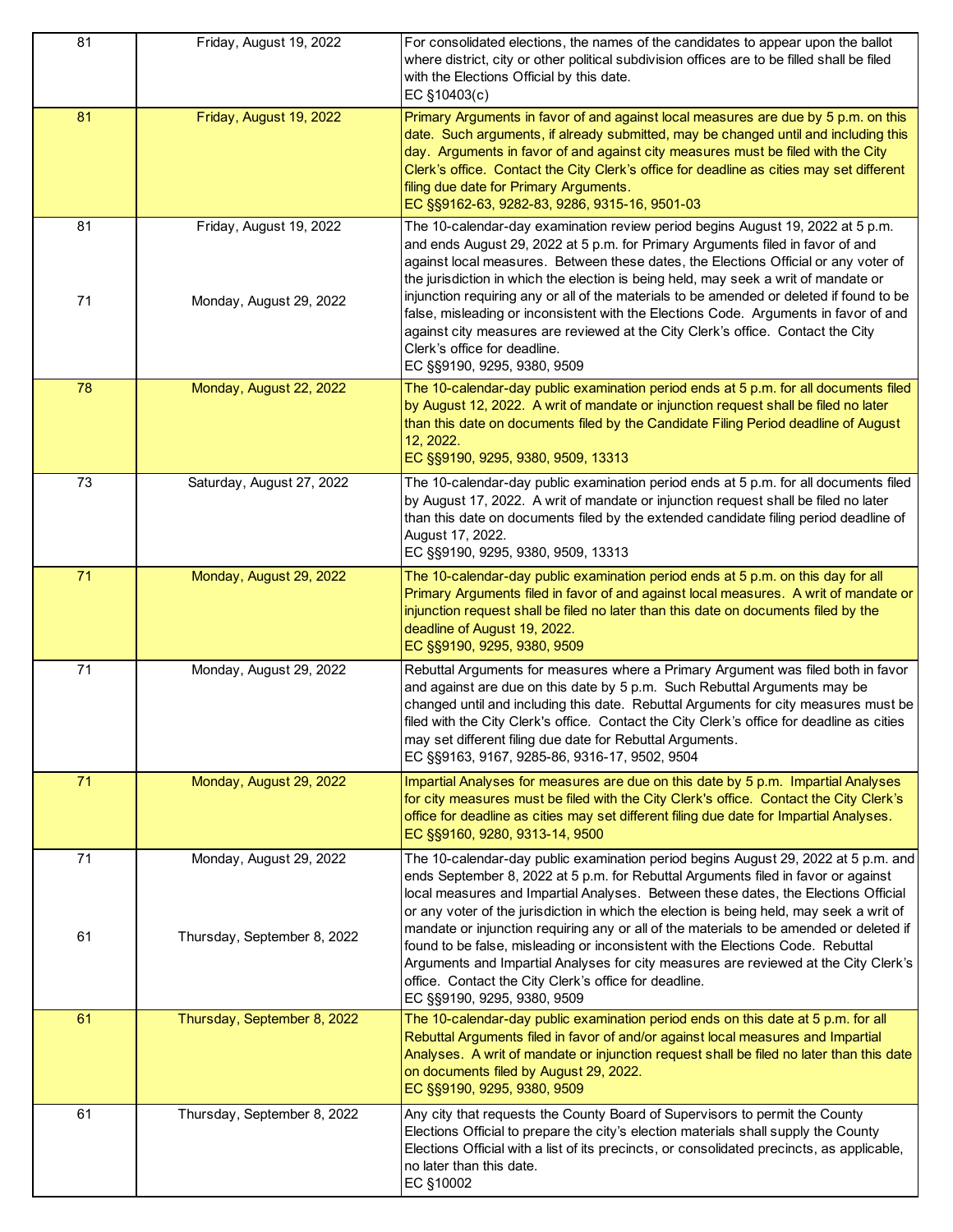| 60<br>45           | Friday, September 9, 2022<br>Saturday, September 24, 2022  | Between these dates, the County Elections Official must send ballots and balloting<br>materials to all Military and Overseas Voters who filed ballot applications by<br>September 24, 2022.<br>EC §§300(b), 3105, 3114                                                                                                                                                                                                                                                                                                                       |
|--------------------|------------------------------------------------------------|----------------------------------------------------------------------------------------------------------------------------------------------------------------------------------------------------------------------------------------------------------------------------------------------------------------------------------------------------------------------------------------------------------------------------------------------------------------------------------------------------------------------------------------------|
| 57<br>14           | Monday, September 12, 2022<br>Tuesday, October 25, 2022    | Between these dates is the Candidate Filing Period for write-in candidates. Write-in<br>candidates must file a statement of write-in candidacy and other required<br>documentation with the County Elections Official. City candidates must file their<br>paperwork with their City Clerk's office and should check the business hours of their<br>City Clerk's office.<br>EC §§8600-05                                                                                                                                                      |
| 45                 | Saturday, September 24, 2022                               | County Elections Official must send ballots and balloting material to all Military and<br>Overseas Voters who filed ballot applications by this date.<br>EC §§300(b), 3105, 3114                                                                                                                                                                                                                                                                                                                                                             |
| 40<br>10           | Thursday, September 29, 2022<br>Saturday, October 29, 2022 | Between these dates, the Secretary of State shall mail the State Voter Information<br>Guide to each voter who is registered at least 29 days prior to the election. The<br>County Elections Official will mail a State Voter Information Guide to any person upon<br>request.<br>EC §9094                                                                                                                                                                                                                                                    |
| 40                 | Thursday, September 29, 2022                               | First pre-election campaign committee statement for candidates and committees is<br>due for the period ending September 24, 2022 (which is 45 days before the election).<br>GC §§84200.5, 84200.8                                                                                                                                                                                                                                                                                                                                            |
| 29                 | Monday, October 10, 2022                                   | Between these dates, Vote by Mail ballots will be sent to all registered voters in the<br>county. Voters interested in having replacement Vote by Mail ballots be mailed to<br>them should make the request by November 1, 2022 to ensure the ballots arrive on                                                                                                                                                                                                                                                                              |
| $\overline{7}$     | Tuesday, November 1, 2022                                  | or before Election Day.<br>EC §4005(a)(8)(A)                                                                                                                                                                                                                                                                                                                                                                                                                                                                                                 |
| 29                 | Monday, October 10, 2022                                   | Early voting period starts on this day, with three Vote Centers opening in San Mateo,<br>Redwood City and South San Francisco.                                                                                                                                                                                                                                                                                                                                                                                                               |
| 29                 | Monday, October 10, 2022                                   | Processing of Vote by Mail ballots may begin on this date. Processing Vote by Mail<br>ballots includes opening Vote by Mail ballot return envelopes, removing ballots,<br>duplicating any damaged ballots and preparing the ballots to be machine-read, or<br>machine reading them, including processing write-in votes so that they can be tallied<br>by the machine, but under no circumstances may a vote count be accessed or<br>released until 8 p.m. on Election Day.<br>EC §15101                                                     |
| 28<br>$\mathbf{0}$ | Tuesday, October 11, 2022<br>Tuesday, November 8, 2022     | Between these dates, at least one ballot dropoff location shall be provided for every<br>15,000 registered voters within the jurisdiction where the election is held, as<br>determined on August 12, 2022 (i.e., 88 days before Election Day). All ballot dropoff<br>locations shall be open at least during regular business hours. At least one ballot<br>dropoff location shall be an accessible, secured, exterior drop box that is available<br>for a minimum of 12 hours per day including regular business hours.<br>$EC\$ 4005(a)(1) |
| 21                 | Tuesday, October 18, 2022                                  | By this date, the County Elections Official shall mail the County Sample Ballot &<br>Official Voter Information Pamphlet to each voter who is registered at least 29 days<br>prior to the election.<br>EC §§13303-04                                                                                                                                                                                                                                                                                                                         |
| 15                 | Monday, October 24, 2022                                   | Voter registration closes on this date for the November 8, 2022 Statewide General<br>Election. Voters must register by this date to be eligible to vote non-provisionally in<br>this election. Voter registration forms postmarked prior to or on this date are<br>accepted.<br>EC §2102                                                                                                                                                                                                                                                     |
| 14                 | Tuesday, October 25, 2022                                  | The Candidate Filing Period for write-in candidates ends on this date at 5 p.m. All<br>candidates must submit all required documents by this date in order to be a qualified<br>write-in candidate. City candidates must file their paperwork with their City Clerk's<br>office.<br>EC §§8600-05                                                                                                                                                                                                                                             |
| 14                 | Tuesday, October 25, 2022                                  | Between these dates, individuals who become new United States citizens on or after<br>October 25, 2022, are eligible to register and vote at any Vote Center. A new citizen                                                                                                                                                                                                                                                                                                                                                                  |
| $\mathbf 0$        | Tuesday, November 8, 2022                                  | registering during this time must provide proof of citizenship prior to voting and<br>declare that he or she has established residency in California.<br>EC §§331, 3500-01                                                                                                                                                                                                                                                                                                                                                                   |